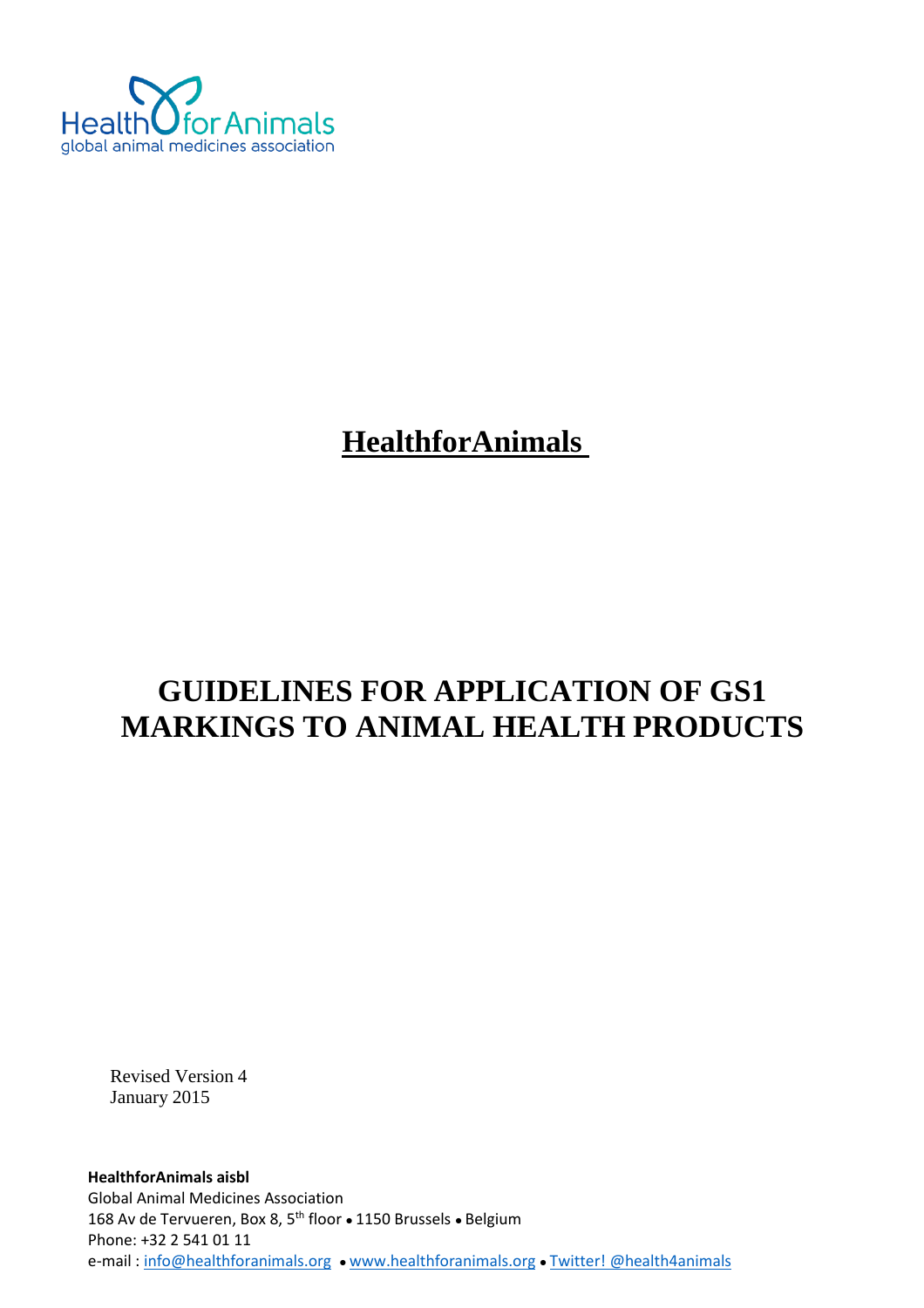

| 1.  |                                                                                                                                                                                                                 |
|-----|-----------------------------------------------------------------------------------------------------------------------------------------------------------------------------------------------------------------|
| 2.  |                                                                                                                                                                                                                 |
| 3.  |                                                                                                                                                                                                                 |
| 4.  |                                                                                                                                                                                                                 |
| 5.  |                                                                                                                                                                                                                 |
|     | 5.1.<br>5.2.<br>OPTIONAL DATA ELEMENTS USING GS1 APPLICATION IDENTIFIERS  10<br>5.3.                                                                                                                            |
| 6.  | MEANING OF THE FNC1 IN THE DATA MATRIX ECC200 10                                                                                                                                                                |
| 7.  | <b>REPRESENTATION OF DATA: DATA MATRIX ECC200 SYMBOL USING</b>                                                                                                                                                  |
|     | CONCATENATION OF DATA WHEN REPRESENTED IN A DATA MATRIX ECC200<br>7.1.<br>CONCATENATION OF THE PRE-DEFINED LENGTH ELEMENT STRINGS  11<br>7.2<br>CONCATENATION OF THE VARIABLE LENGTH ELEMENT STRINGS 11<br>7.3. |
| 8.  |                                                                                                                                                                                                                 |
| 9.  |                                                                                                                                                                                                                 |
| 10. |                                                                                                                                                                                                                 |
| 11. |                                                                                                                                                                                                                 |
| 12. |                                                                                                                                                                                                                 |
| 13. |                                                                                                                                                                                                                 |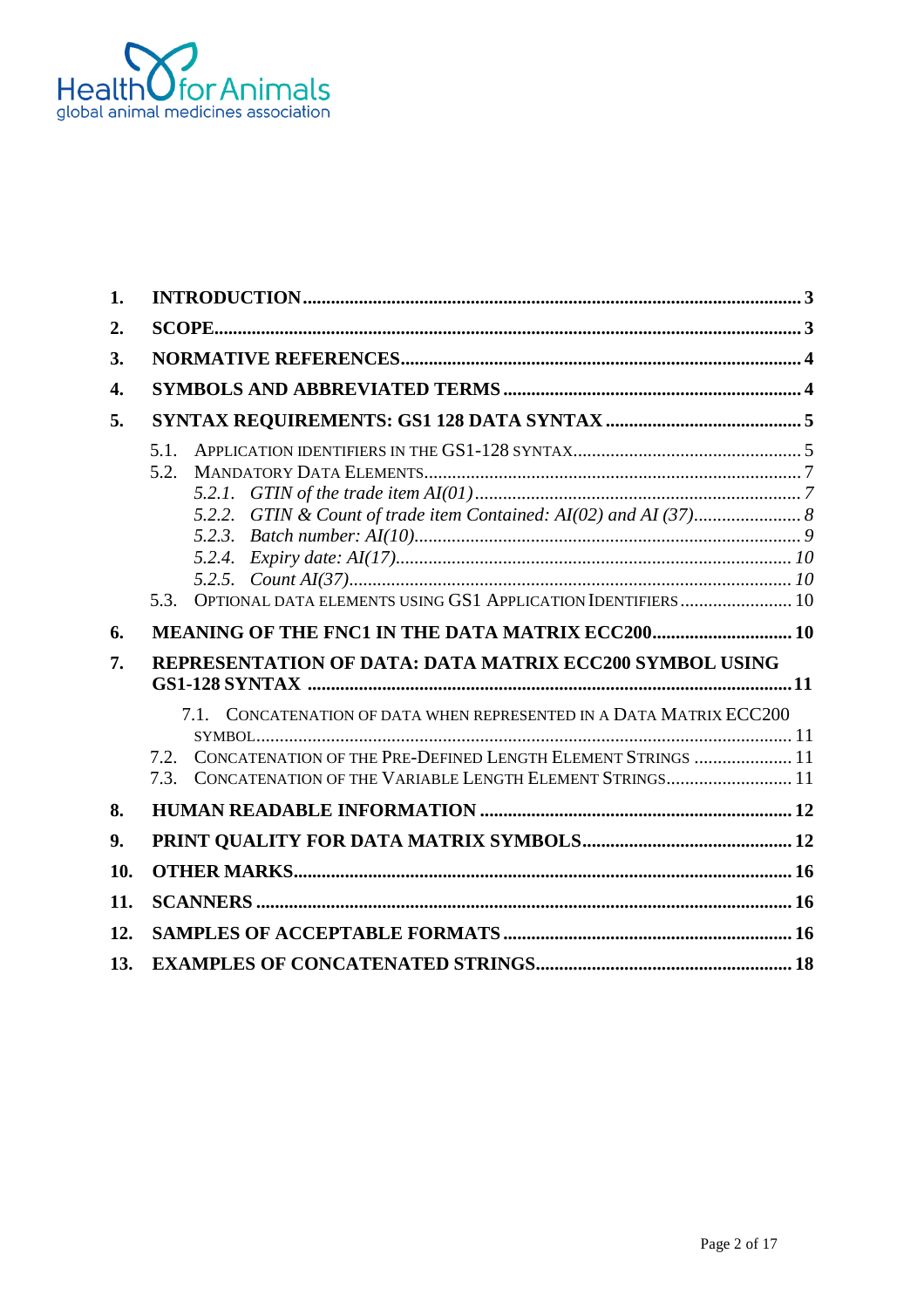

# <span id="page-2-0"></span>**1. Introduction**

The first version of this document, published in 2005, has been a great success and led to the consistent use of Identification and bar coding throughout the Animal Health industry. Since the last update published in 2008 further small improvements have taken place, although all the core principles of using Data Matrix to encode Product ID, Expiry Date and Lot Number remain valid.

HealthforAnimals has agreed on a unique worldwide identification principle for Animal Health products production batches. Unique identification provides opportunity to differentiate with an optical machine readable marking the batch throughout the supply chain and is a pre-requisite for traceability of Animal Health products from production to application. It will increase products security and give logistic advantages in the warehouses.

This guideline is developed as a requirement, so that, when and where product identification is required, there will be consistency in the use of a data structure worldwide. This guideline specifies the use of GS1 application identifiers (AI's) within a Data Matrix symbology for encoding the data. As appropriate, this document is based on the General GS1 Specifications for Data Matrix.

Data Matrix has been accepted symbology in the GS1 system since 2005. The use of GS1 Data Matrix is now widespread, and still growing, on both Animal and Human health products. Data Matrix symbols are to be printed on all secondary packaging of the registered units of sale. The encoded information will contain the product number, lot number and the expiry date. The product number will be a 14 digit Global Trade Item Number (GTIN) or GS1-13.

Data Matrix was selected because of its small size, error correction, low contrast requirements and the amount of data that can be encoded compared to one-dimension codes.

Please note that the Data Matrix is not a retail point of sale bar code like GS1-13 or UPC. The purpose of the Data Matrix bar code is as an aid to record electronically Product ID, Expiry Date and Lot Number.

# <span id="page-2-1"></span>**2. Scope**

HealthforAnimals has agreed that all Veterinary Medicinal Products, are to be codified according to the present guidelines. It is recommended to apply this system to other AH products.

Use of this process, together with appropriate IT systems will allow accurate electronic tracking and tracing of products.

HealthforAnimals' prime objective is to ensure codification of each individual Product with a Product ID, an Expiry Date and a Batch Number. For higher packaging levels (e.g. bundles, shippers, pallets, etc.), the same core data of Product ID, an Expiry Date and a Batch Number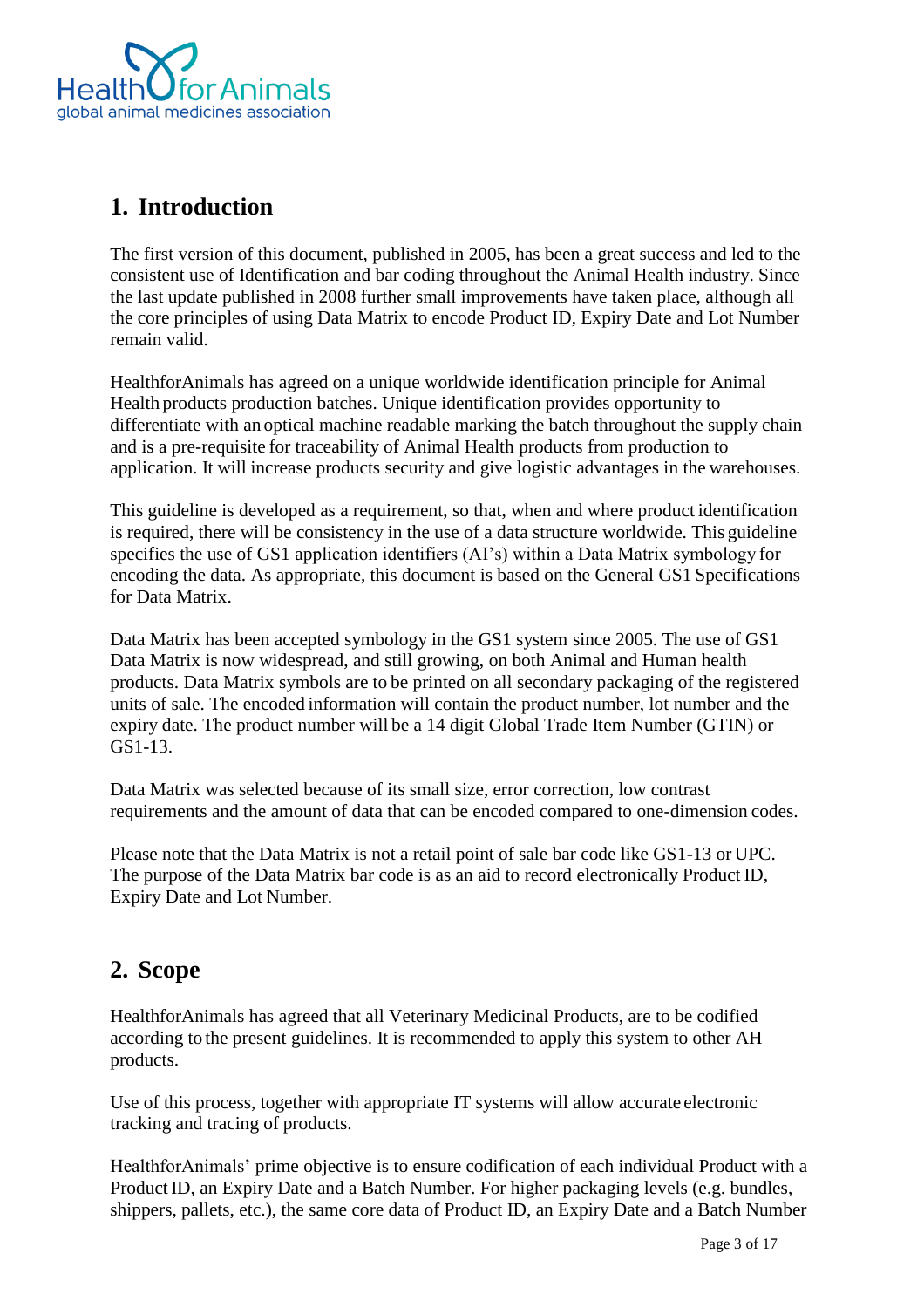

is recommended using linear GS1 128 or 2 dimensional symbols (out of GS1 standard) with the same GS1 syntax including the Quantity Application Identifier.

# <span id="page-3-0"></span>**3. Normative references**

The standards listed below are referenced in these guidelines. The relevant provisions contained in the referenced specifications constitute provisions of theses guidelines.

- o GS1 General Specifications (latest published version)
- o ISO/IEC 15415 Bar Code Print Quality Test Specifications 2D symbols
- o ISO/IEC 15418 GS1 Application Identifiers and Fact Data Identifiers and Maintenance.
- o ISO/IEC 15426-2 Bar Code Verifier Conformance Specification Part II: 2-D
- o ISO/IEC 16022 Information Technology International Symbology Specification – Data Matrix

# <span id="page-3-1"></span>**4. Symbols and Abbreviated Terms**

| 1D                  | One dimensional or linear                                                                                                                                                              |
|---------------------|----------------------------------------------------------------------------------------------------------------------------------------------------------------------------------------|
| 2D                  | Two-dimensional                                                                                                                                                                        |
| <b>DM</b>           | Data Matrix                                                                                                                                                                            |
| AI                  | GS1 Application Identifier                                                                                                                                                             |
| GS <sub>1</sub>     | One Global Standard/System (former EAN International:<br>European Article Numbering)                                                                                                   |
| $G TIN^{\text{TM}}$ | GS1 term for Global Trade Item Number <sup>™</sup> . A GTIN may be a<br>12 digits, 13 digits or a 14 digits number. For this document, the<br>GTIN-14 is used to identify the product. |
| <b>IFAH</b>         | International Federation for Animal Health YYMMDD Date                                                                                                                                 |
|                     | expression of year, year month, month, day, day<br>Note: the day (DD) is "00" if not applicable for expiry date.                                                                       |
| <b>UCC</b>          | GS1 US, formerly known as the Uniform Code Council                                                                                                                                     |
| <b>HRI</b>          | Human readable interpretation                                                                                                                                                          |
| <b>ECC200</b>       | Error Check and Correction using the Reed Solomon                                                                                                                                      |
|                     | algorithms. SSCC Serial shipment container code                                                                                                                                        |
| GS1 128             | Coding system using the Application Identifier standard (former<br><b>EAN128)</b>                                                                                                      |
| <b>UPC</b>          | Universal Product Code used for retailed items (12 characters)                                                                                                                         |
|                     |                                                                                                                                                                                        |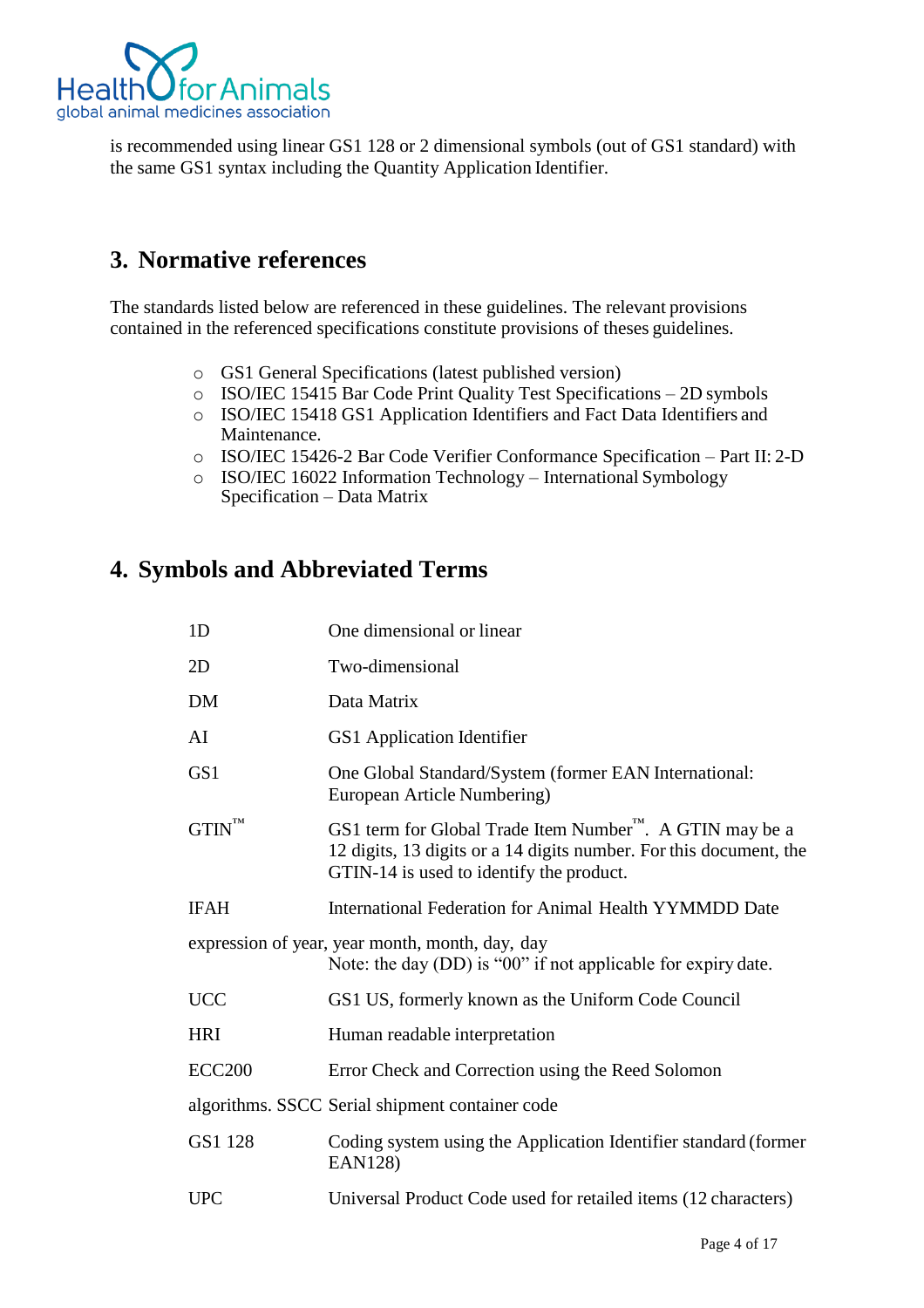

# <span id="page-4-0"></span>**5. Syntax requirements: GS1 128 Data Syntax**

The coding of data will follow the GS1 128 syntax described in this paragraph. This data syntax can be used in a Data Matrix ECC200 symbol (described at § 6) as well as in a GS1- 128 bar code (for higher packaging levels).

# <span id="page-4-1"></span>*5.1. Application identifiers in the GS1-128 syntax*

*The Application Identifier Standard used in the GS1-128 syntax allows data to be encoded in a standardized way recognized worldwide. The AI's are two three or four digit prefixes that are recognized by the bar code readers and give meaning to the data. The format can be of fixed or variable length, numeric or alphanumeric. The complete list is available at GS1 local organizations (www.gs1.org).*

Three cases are envisaged:

a) **Trade item:** it is an item upon which there is a need to retrieve pre-defined information and that may be priced, ordered, or invoiced at any point in the supply chain. In this case the content is homogenous (same product, same batch) and the item correspond to a described standard and is numbered as a selling unit described in a catalogue: single unit, group of 12 sold as a trade item, or a pallet of 900 units sold as a trade item.

Here after is given the list of codified Application Identifiers to be used according to the GS1 standard with the standardized formats.

| <b>AD</b> | Description                        | Format of<br>encoded data |
|-----------|------------------------------------|---------------------------|
| 01        | <b>Product Identification GTIN</b> | 14 digits                 |
| 10        | <b>Batch Number</b>                | 1-20 alphanumeric         |
| 17        | <b>Expiration Date</b>             | 6 digits: YYMMDD          |

#### b) **Logistic unit:** it is an item of any composition, established **for internal handling and storage that need to be managed for traceability records:**

- o If the logistic unit is also a trade item (standard grouping described in a catalogue), the Application Identifiers mentioned in a) above are applicable.
- o If the logistic unit is not standard (not described in a catalogue) and the content is homogenous (same product, same batch): e.g. pallet of 843 units, box with 7 units, then the following list of codified Application Identifiers will be used:

| AI | Description                                        | Format of<br>encoded data |
|----|----------------------------------------------------|---------------------------|
| 02 | GTIN of trade item contained in<br>a logistic unit | 14 digits                 |
| 10 | <b>Batch Number</b>                                | 1-20 alphanumeric         |
| 17 | <b>Expiration Date</b>                             | 6 digits: YYMMDD          |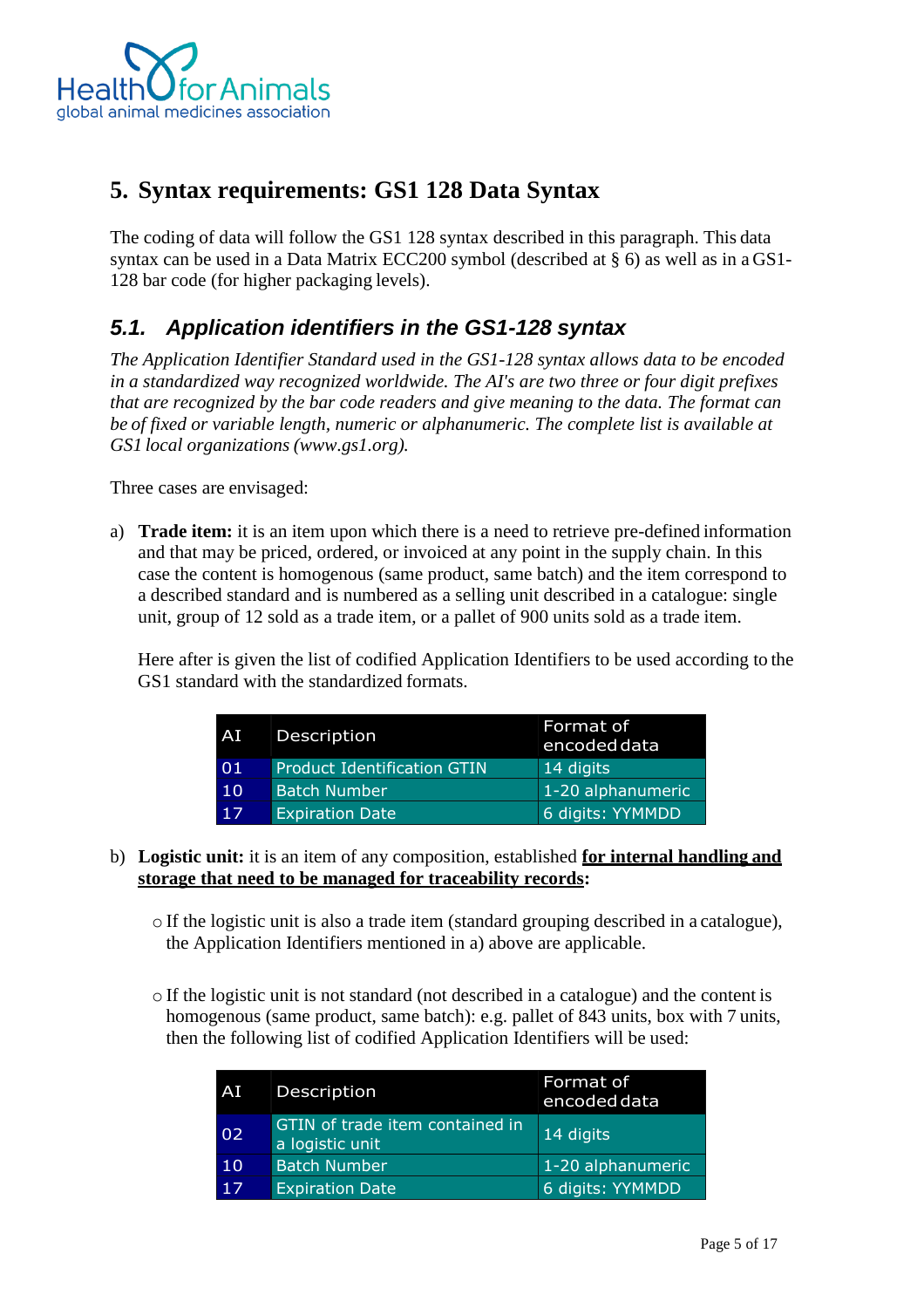

c) **Logistic unit:** it is any item of any composition, established for **transport and/or storage**

that needs to be managed throughout the supply chain.

 $\circ$ If this logistic unit is also a trade item (standard grouping described in a catalogue), the Application identifiers are applicable.

|           | <b>AI</b> Description                   | <b>Format of encoded data</b> |
|-----------|-----------------------------------------|-------------------------------|
| 01        | GTIN of trade item contained*           | 14 digits                     |
| <b>10</b> | <b>Batch Number</b>                     | 1-20 alphanumeric             |
| <b>17</b> | <b>Expiry Date</b>                      | 6 digits: YYMMDD              |
| 00        | <b>Serial Shipping Container Code**</b> | 18 digits                     |

 $\circ$ If the logistic unit is not standard (not described in a catalogue) and the content is homogenous (same product, same batch): e.g. a pallet of 843 units, box with 7 units then the following list of codified Application Identifiers is to be used.

|    | <b>AI</b> Description                   | <b>Format of encoded data</b> |
|----|-----------------------------------------|-------------------------------|
| 02 | GTIN of trade item contained*           | 14 digits                     |
| 10 | <b>Batch Number</b>                     | 1-20 alphanumeric             |
| 17 | <b>Expiry Date</b>                      | 6 digits: YYMMDD              |
| 37 | <b>Number of Units Contained</b>        | 1-8 digits                    |
| 00 | <b>Serial Shipping Container Code**</b> | 18 digits                     |

\* *The GTIN of the trade items contained represents the identification number of the highest level of trade items contained in the logistic unit.*

*\*\* The SSCC provides a unique reference number that can be used as the key to access information regarding the logistic unit in computer files. In principle the SSCC, when combined with EDI, can be used to meet all traceability requirements.*

### <span id="page-5-1"></span><span id="page-5-0"></span>*5.2. Mandatory Data Elements*

### **5.2.1. GTIN of the trade item AI(01)**

*The Global Trade Item Number is a 14 digits number that identifies a trade item in an unambiguous way. It is the Product ID, a number that is described in a catalogue. Orders and invoices can be linked to this GTIN.*

The GTIN identifies the lowest trade item as well as standard groupings of trade items (described in a catalogue).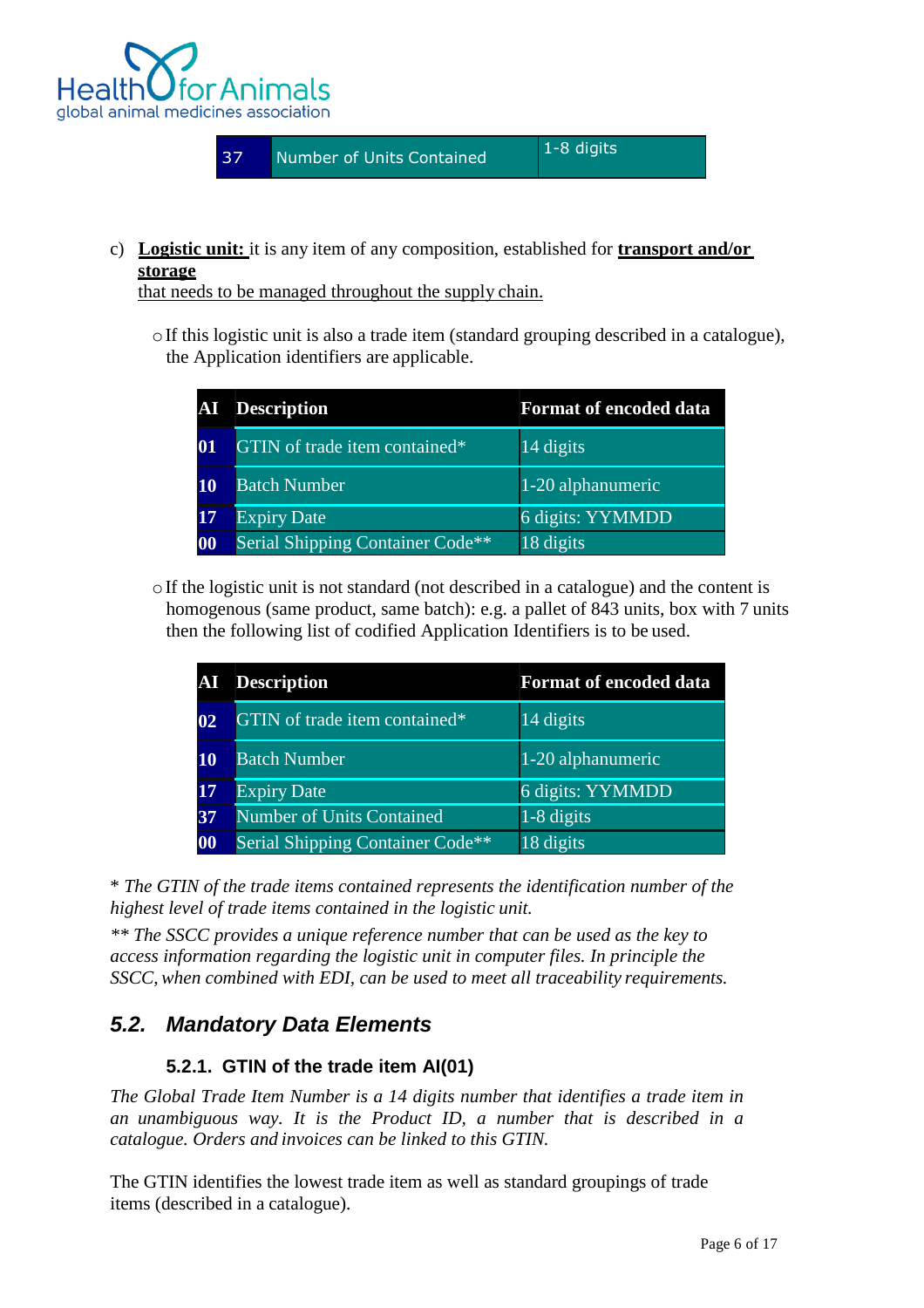

#### Two main structures are possible:

| Numbering<br><b>Structures</b> |   | 14-digit Global Trade Item Number (GTIN) |   |   |   |   |   |   |   |                |                |         |                  |          |  |
|--------------------------------|---|------------------------------------------|---|---|---|---|---|---|---|----------------|----------------|---------|------------------|----------|--|
|                                |   |                                          |   |   |   |   |   |   |   | $T_1$          | $\mathsf{T}_1$ |         | $\mathbf{1}_{1}$ | $T_{14}$ |  |
| GTIN-14                        | N | N                                        | N | N | N | N | N | N | N | $N_1$          | $N_1$          | $N_1$   | $N_1$            | $W_{14}$ |  |
| GTIN-13                        |   | N                                        | N | N | N | N | N |   | N | N <sub>9</sub> | $N_1$          | $N_{1}$ | $N_1$            | $N_{13}$ |  |

The code is composed of:

- o Indicator digit (only for the GTIN-14 number) assigned by the user company.This digit can have a value from 1 to 8. The digit 9 is not to be used since it denotes a variable measure trade item.
- o A GS1 Company Prefix allocated by the GS1 organization to the user company
- o An unique item number assigned by the user company
- o Check digit- (see algorithm below)

The code is not linked to the production location neither to the distribution location. The format of the string following AI (01) is 14 digits.

When to use a GTIN-13 versus a GTIN-14 number?

The company is free to choose between these two GTIN structures. But a good practice is, when having several levels of trade items of the same product, to start with a GTIN-13 number (indicator  $= 0$ ) for the lowest trade item, then 1 for the next grouping (for instance the group of 10 units), 2 for the following group (for instance 10 groups of 10) etc.

The Indicator in a GTIN-14 Identification Number allows each user to increase the numbering capacity when identifying similar trade items in different packaging configurations.

### **5.2.2. GTIN & Count of trade item Contained: AI (02) and AI (37)**

<span id="page-6-0"></span>*When having several levels of commercial groups of the same product, each level can be coded with a GTIN. For example this GTIN begins by the numbering of the level of group concerned: 0 is the single unit, 1 the next group (for instance the group of 10 units), 2 the next group (for instance 10 groups of 10) etc. In that case, the different groups must be defined and communicated to the customers as trade items. The interest of groups is to avoid scanning each individual item.*

AI (01) is used for identifying this pre-defined groups as trade items.

**Check** character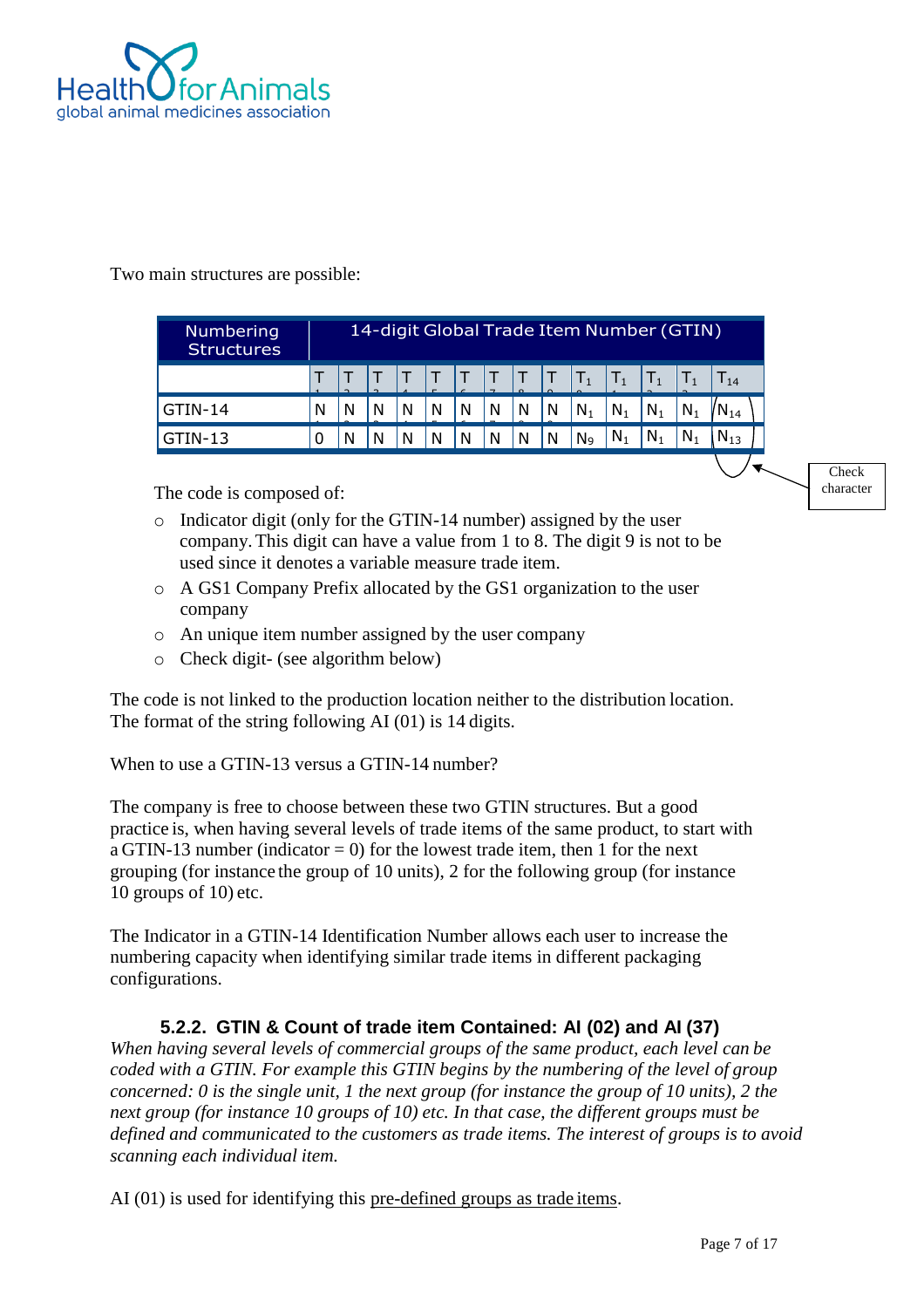

AI (02) identifies the GTIN of trade item contained in a standard logistic unit. The format of the string following (02) is 14 numeric characters.

It has a mandatory associated with AI (37) that indicates the count of trade items contained.

These Application Identifiers have normally a mandatory association with the SSCC. An SSCC provides a unique reference number that can be used as the key to access information regarding the logistic unit in computer files. In principle, the SSCC when combined with EDI can be used to meet all traceability requirements.

#### **It means that only the single unit is a trade item**

| Unit:               | 01234567890128 always with AI(01)    |                                                       |  |  |  |  |
|---------------------|--------------------------------------|-------------------------------------------------------|--|--|--|--|
|                     | Group of 12 (02)01234567890128(37)12 |                                                       |  |  |  |  |
| Pallet              |                                      | (02)01234567890128(37)432 432 units of 01234567890128 |  |  |  |  |
| o Incomplete pallet |                                      | (02) 01234567890128(37)149                            |  |  |  |  |
|                     |                                      | 149 units of 01234567890128                           |  |  |  |  |
|                     |                                      |                                                       |  |  |  |  |

Examples are given in § 13 below.

For shipments, and traceability of parcels, use of SSCC accordingto GS1 standards is recommended.

# **GTIN check digit Algorithm**

| $-13$<br>GTIN                                                    |               | N<br>$\overline{1}$                    | N<br>$\overline{2}$                    | N<br>3                                 | N<br>$\overline{4}$                    | N <sub>5</sub> | $N_6$          | N <sub>7</sub>         | $N_8$          | N <sub>9</sub>     | $N_1$<br>$\Omega$ | $N_1$           | $N_1$           | N <sub>1</sub><br>3 |
|------------------------------------------------------------------|---------------|----------------------------------------|----------------------------------------|----------------------------------------|----------------------------------------|----------------|----------------|------------------------|----------------|--------------------|-------------------|-----------------|-----------------|---------------------|
| GTIN - 14                                                        | $\frac{N}{1}$ | $\begin{bmatrix} N \\ 2 \end{bmatrix}$ | $\begin{bmatrix} N \\ 3 \end{bmatrix}$ | $\begin{bmatrix} N \\ 4 \end{bmatrix}$ | $\begin{bmatrix} N \\ 5 \end{bmatrix}$ | N <sub>6</sub> | N <sub>7</sub> | $N_8$                  | N <sub>9</sub> | $N_1$ <sub>0</sub> | $\frac{N_1}{1}$   | $\frac{N_1}{2}$ | $\frac{N_1}{3}$ | $\frac{N_1}{4}$     |
| Multiply value of each position by                               |               |                                        |                                        |                                        |                                        |                |                |                        |                |                    |                   |                 |                 |                     |
|                                                                  | $\mathsf{x}$  | $\boldsymbol{\mathsf{x}}$              | $\mathsf{x}$                           | $\mathsf{x}$                           | l x                                    | l x1           | x3             | $\mathsf{1}\mathsf{x}$ | x3             | $\times 1$         | x3                | x1              | x3              |                     |
| Accumulated results = $Sum$                                      |               |                                        |                                        |                                        |                                        |                |                |                        |                |                    |                   |                 |                 |                     |
| Subtract sum from the next highest multiple of ten = Check digit |               |                                        |                                        |                                        |                                        |                |                |                        |                |                    |                   |                 |                 |                     |

#### **5.2.3. Batch number: AI(10)**

<span id="page-7-1"></span><span id="page-7-0"></span>The batch number is assigned at the point of manufacture. The code is alphanumeric and is variable up to 20 alphanumeric characters.

#### **5.2.4. Expiry date: AI(17)**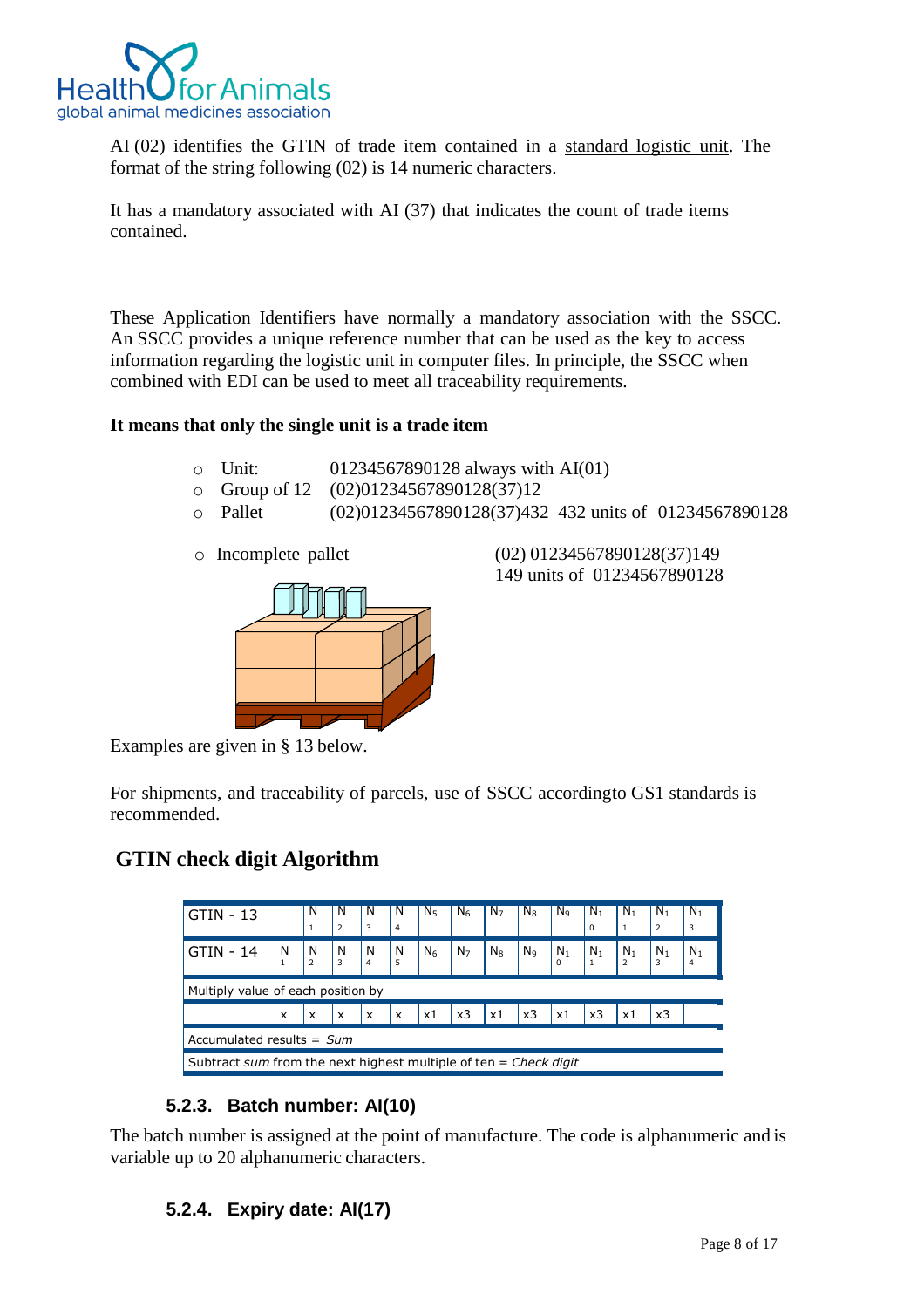

The expiry date is often referred to as "use by date" or "maximum durability date" and indicates the date by which the product should be used. It is always encoded as a fixed length 6 numeric characters: YYMMDD

If the day is not specified, the DD must be filled with two zeros. (e.g. (17)070500). If there is no expiry date, it is required, for the homogeneity of the coded message to encode a 00 date as follows: 17000000.

### **5.2.5. Count AI(37)**

<span id="page-8-0"></span>Length is variable up to 8 numeric characters. It is compulsory to use it after AI (02).

#### **5.2.6. Lead time in re-using a GTIN**

Companies must ensure that GTINs allocated to Regulated Healthcare Trade Items shall never be reused.

Exception: Regulated Healthcare Trade Items that have been withdrawn from the market and are reintroduced may use the original GTIN if they are reintroduced without any modifications or changes which require a new GTIN as specified by the GTIN Allocation Rules. As an example:

"Product A", a first generation injectable antibiotic, was withdrawn from the market by its manufacturer due to declining sales. After a 10 year absence from the market, "Product A" was reintroduced by the manufacturer, in its original form and package configuration, to treat infections resistant to newer antibiotics. In this example the original GTIN may be used.

### <span id="page-8-1"></span>*5.3. Optional data elements using GS1 Application Identifiers*

Other data elements are available according to GS1 AI list.( www.gs1.org). For example, a serial number, a weight, dimensions etc…

-=-=-=-=-=-=-=-=-=-=-=-=-=-=-=-=-=-=-=-=-=-=-=-=-=-=-=-=-=-=-=-=-=-=-=-=-=-=-=-=-

*The following parts concentrate on the technical details of bar code printing and scanning. It forms a useful basis for the service provider to give them the necessary technical background. Once the appropriate equipment has been purchased and correct procedures established, the production of correct bar code may be largely automated.*

# <span id="page-8-2"></span>**6. Meaning of the FNC1 in the Data Matrix ECC200**

Function Code 1 (FNC1) is a specific function used in the Data Matrix ECC200 as well as in the GS1 bar code. This FNC1 is used: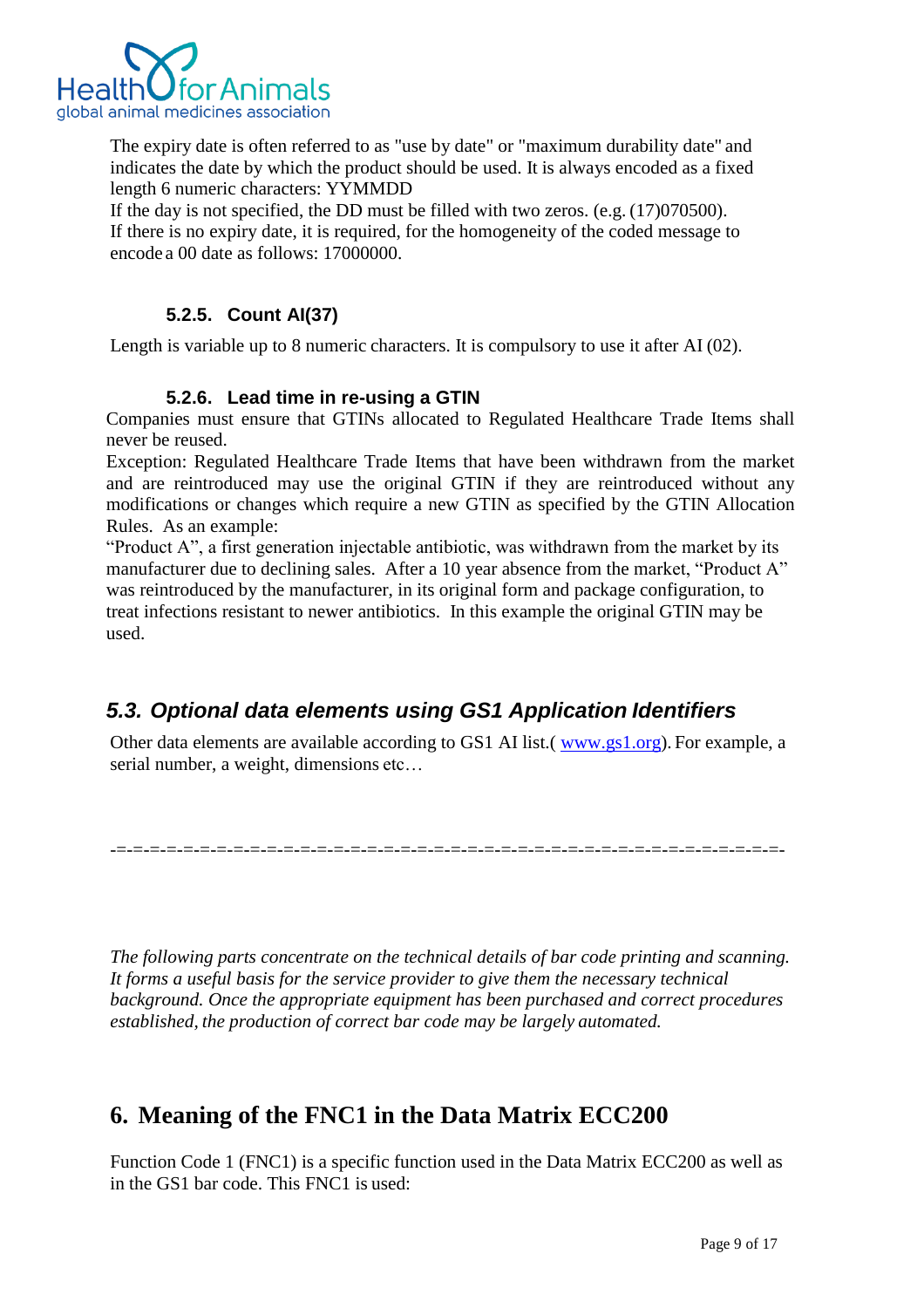

- 1. in the first character position
- 2. as a separator between data elements with variable length

### *6.1. In the first character position*

When FNC1 (Codeword ASCII value 232) appears in the first character position, it shall signal that the bar code is a Data Matrix ECC 200 that applies the GS1 Application Identifier Standard.

The symbology identifier for GS1 Applications of Data Matrix ISO/IEC 15424 provides a uniform methodology for reporting the symbology read, options set in the reader and any

special features of the symbology encountered. The symbology identifier for GS1 Data Matrix ECC200 is **ld2** 

where:

- **]** is the symbology identifier flag (ASCII value 93)
- **d** is the code character for Data Matrix symbology
- **2** is the modifier indicating: **ECC200 FNC1 in first position**

This code is often reported as the AIM code. It is accessible only with a specific programming of the reader.

### *6.2. As a separator*

FNC1 in any other later position acts as a field separator. Transmission of symbology identifiers shall be enabled. When used as a field separator, FNC1 shall be represented in the transmitted message by the ASCII character <GS> (ASCII value 29). See also § 7.3.

The purpose of this code is to stop the variable length sub-strings and to indicate a new AI will immediately follow.

This code (<GS>) is not printed in a human readable form.

Although the use of this code is essential for decoding the message, it usually does not appear on visualisation on a screen reported by the reader.

To verify (<GS>) presence, reader software programming is necessary.

# <span id="page-9-0"></span>**7. Representation of data: Data Matrix ECC200 symbol using GS1-128 syntax**

### *7.1. Concatenation of data when represented in a Data Matrix ECC200 symbol*

Using the Data Matrix ECC200 Symbol, it is possible to concatenate (chain together) the discrete element strings associated with the two digits of an Application Identifier.

### <span id="page-9-1"></span>*7.2. Concatenation of the Pre-Defined Length Element Strings*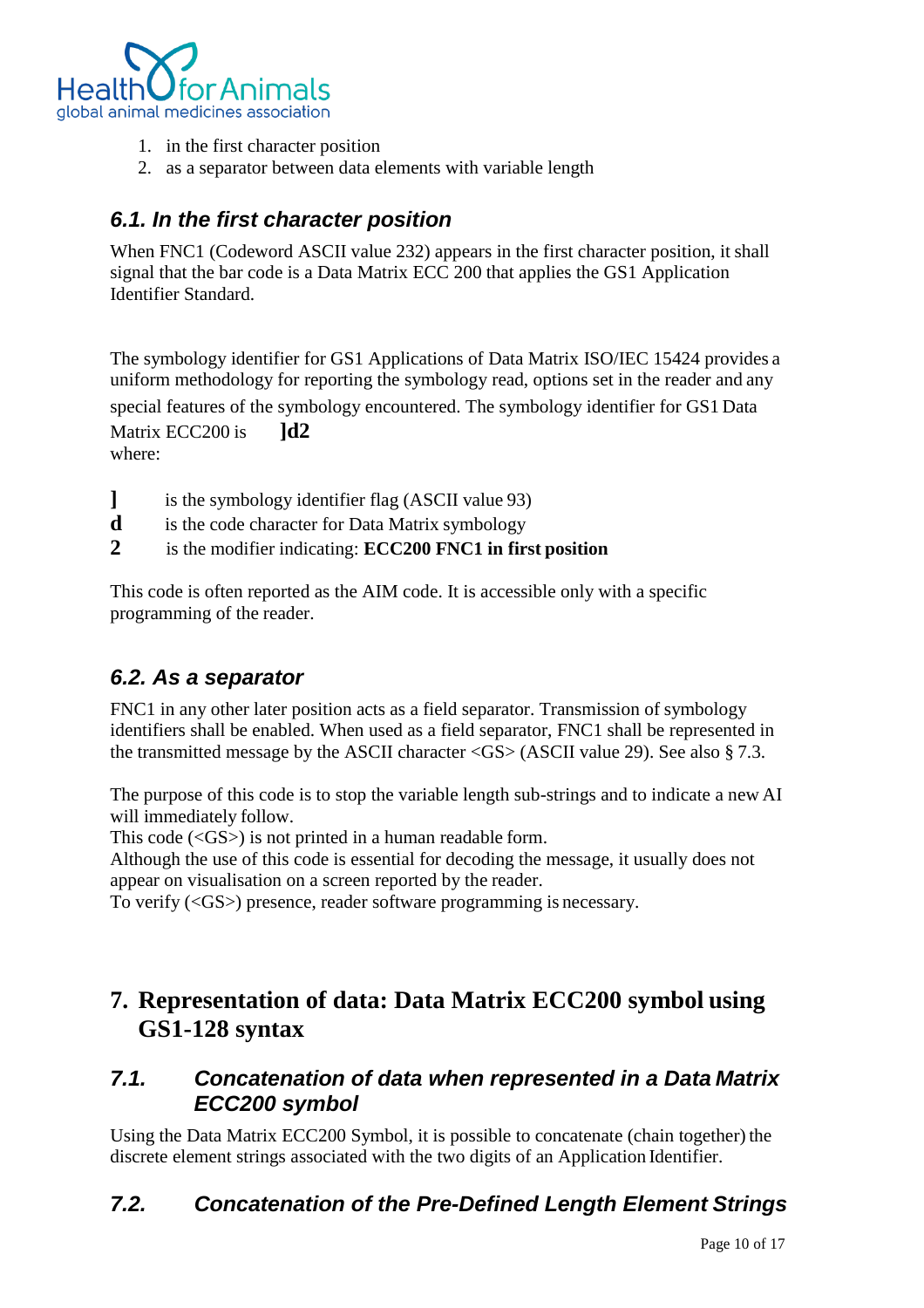

Concatenated Element Strings constructed from Application Identifiers with a pre-defined length do not require a separator character. The next Application Identifier follows fixed length element strings up to the last one.

### <span id="page-10-0"></span>*7.3. Concatenation of the Variable Length Element Strings*

Concatenating Element Strings of variable length, e.g. Application Identifiers (10) and (37) involves the use of a Separator Character. The Separator Character used is the Function 1 Character (FNC1) *with ASCII value 29 (<GS>)*. It is placed immediately after the last symbol character of a variable length data string and is followed by the Application Identifier of the next element string. There is no character after the last element string even if of variable length.

The FNC1 character is not shown in Human Readable Interpretation.

When concatenating a mixture of pre-defined and variable length Element Strings, place the pre-defined Element Strings before the Variable element Strings

Order of the strings

In order to facilitate decoding and use of data, (homogeneity for customers) the various strings will be encoded as follows according to GS1 rules to have fixed length strings before variable length strings:

For a single unit:

- 1 GTIN 17 expiry date 10 Batch number For a group:
- 2 GTIN 17 expiry date 10 Batch number <GS> 37 Quantity

# <span id="page-10-1"></span>**8. Human readable information**

For human readable information the recommended and minimum text character height are (type OCR-B font):

|                           | Character<br>Height (cm) | Character<br>Height (in) | <b>Character</b><br>Height (points) |
|---------------------------|--------------------------|--------------------------|-------------------------------------|
| Recommende $\vert$ 0.2 cm |                          | $0.08$ in                | $5.76$ pts                          |
| Minimum                   | $0.125$ cm               | $0.05$ in                | $3.6$ pts                           |

The data elements and corresponding Application Identifiers:

GTIN AI  $(01)$ , batch number AI $(10)$  and expiry date AI $(17)$  are to be printed in human legible characters, as required by local regulatory authorities, nearby the Data Matrix code associated with the symbol while respecting the quiet zones. Application Identifiers when printed must always be represented between parentheses that are never encoded in the symbol.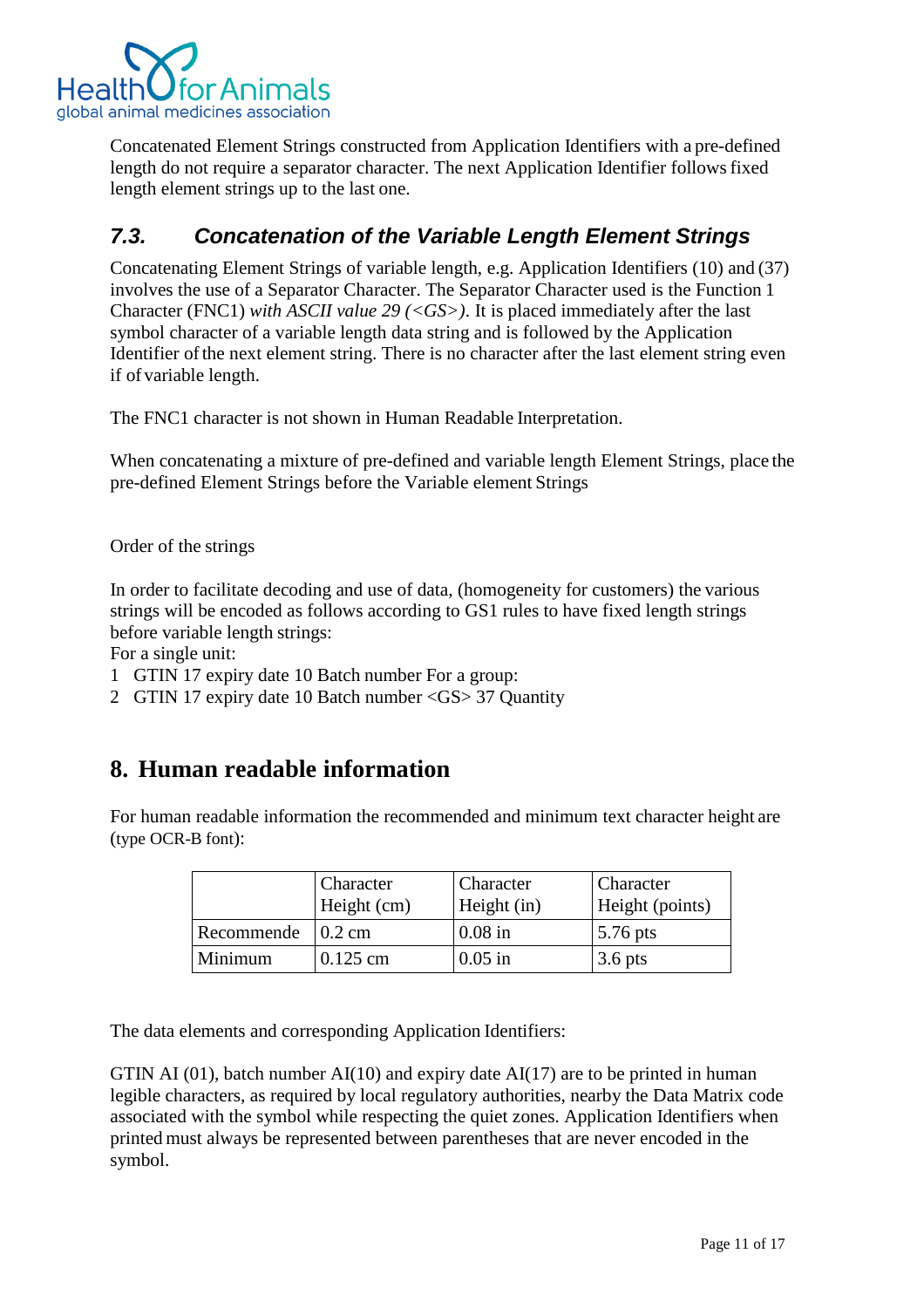

# <span id="page-11-0"></span>**9. Print Quality for Data Matrix Symbols**

*It is highly recommended to procure the ISO/IEC 15415 standard that gives all details regarding the print quality. The aim of the following is to give the acceptable levels of the measurement criteria.*

Minimum cell size will be in the range of 0.0075 inch (0.19 mm) to 0.015 inch (0.38 mm).

GS1 recommends a minimum of X dimension of 10 mils (.010")

The International Standard *ISO/IEC 15415 Information technology - Automatic identification and data capture techniques - Bar code symbol print quality test specification - Two- dimensional symbols* methodology shall be used for measuring and grading Data Matrix. Verifiers that comply with the standard measure the print quality grade. The grade includes a grade level, measuring aperture, the wavelength of light used for the measurement, and the illumination angle relative to the symbol.

A symbol grade is only meaningful if it is reported in conjunction with the illumination and aperture used. It should be shown in the format *grade/aperture/light/angle*, where:

 "*grade"* is the overall symbol grade as defined in *ISO/IEC 15415 Information technology - Automatic identification and data capture techniques - Bar code symbol print quality*

*test specification - Two-dimensional symbols*, i.e. the arithmetic mean to one decimal place of the scan reflectance profile or scan grades,

- *"aperture"* is the diameter in thousandths of an inch (to the nearest thousandth) of the synthetic aperture defined in *ISO/IEC 15415 Information technology - Automatic identification and data capture techniques - Bar code symbol print quality test specification - Two-dimensional symbols*.
- "*light"* defines the illumination: a numeric value indicates the peak light wavelength in nanometres (for narrow band illumination); the alphabetic character W indicates that the symbol has been measured with broadband illumination ("white light") the spectral response characteristics of which must imperatively be defined or have their source specification clearly referenced,
- *"angle"* is an additional parameter defining the angle of incidence (relative to the plane of the symbol) of the illumination. It shall be included in the reporting of the overall symbol grade when the angle of incidence is other than 45°. Its absence indicates that the angle of incidence is 45°.

Note: This International Standard provides for 30°a nd 90°illumination in addition to the default 45°.

An asterisk following the value for "grade", in the case of a two-dimensional matrix symbol, indicates that the surroundings of the symbol contain extremes of reflectance that may interfere with reading – see *ISO/IEC 15415 Information technology - Automatic identification and data capture techniques - Bar code symbol print quality test specification - Two- dimensional symbols*.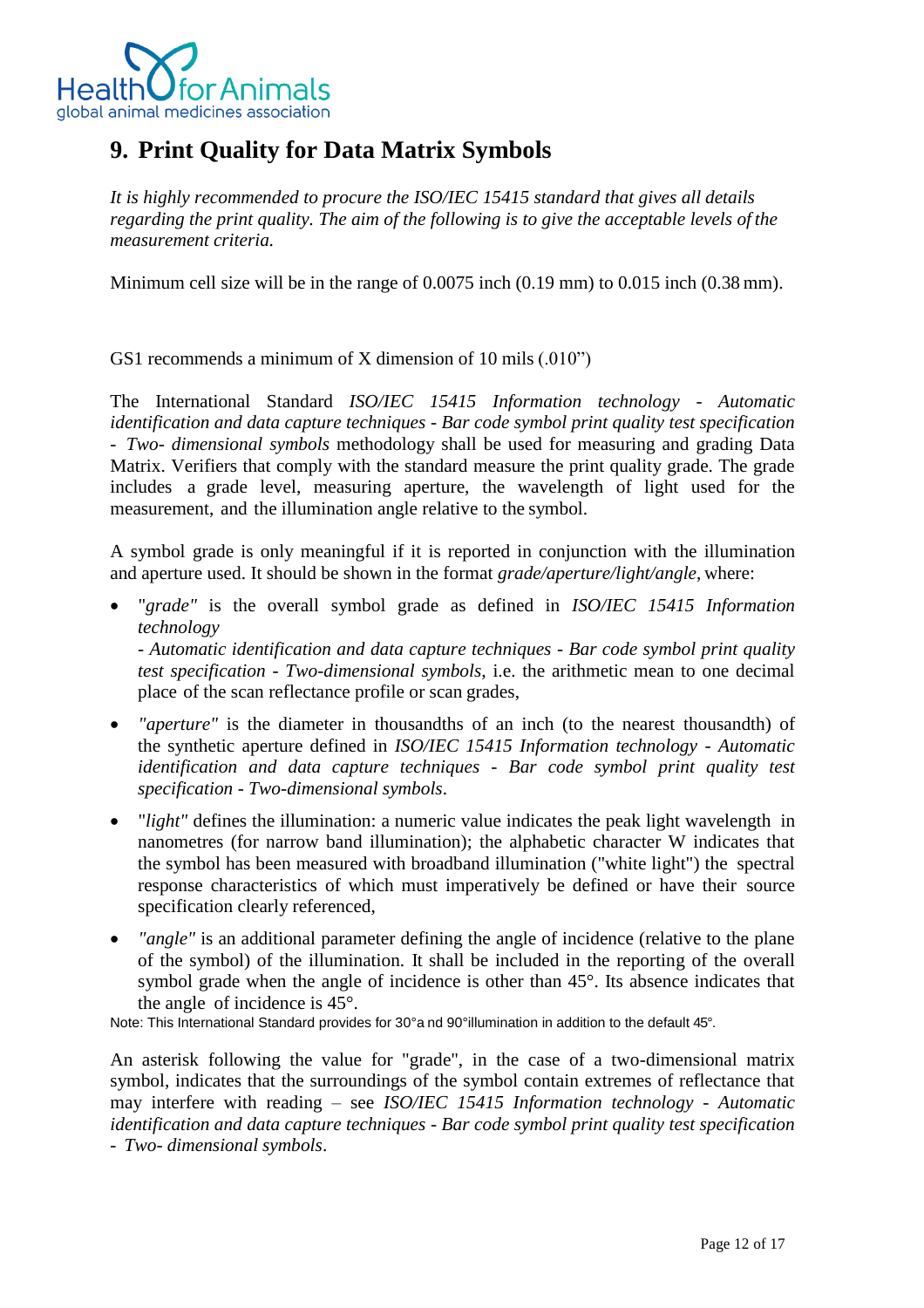

| <b>Aperture Diameter</b><br>(in 0.001")/Aperture ref | Aperture<br>Diameter | "X" dimension<br>range (in | "X" dimension<br>range (in |
|------------------------------------------------------|----------------------|----------------------------|----------------------------|
| 03                                                   | 0.075                | 0.004 to 0.007             | $0.100$ to $0.180$         |
| 05                                                   | 0.150                | $0.0071$ to $0.013$        | $0.180$ to $0.330$         |
| 10                                                   | 0.250                | $0.0131$ to $0.025$        | $0.330 \text{ to } 0.635$  |
| 20                                                   | 0.500                | $0.0251$ and larger        | 0.635 and larger           |

#### **Examples:**

- 2,8/05/660 would indicate that the average of the grades of the scan reflectance profiles, or of the scan grades, was 2,8 when these were obtained with the use of a 0,125 mm aperture (ref. no. 05) and a 660 nm light source, incident at 45°.
- 2,8/10/W/30 would indicate the grade of a symbol intended to be read in broadband light, measured with light incident at 30° and using a 0,250 mm aperture (ref. no. 10), but would need to be accompanied either by a reference to the application specification defining the reference spectral characteristics used for measurement or a definition of the spectral characteristics themselves.
- 2,8<sup>\*</sup>/10/670 would indicate the grade of a symbol measured using a 0,250 mm aperture (ref. no. 10), and a 670 nm light source, and indicates the presence of a potentially interfering extreme reflectance value in the surroundings of the symbol.

#### **For acceptance (**as per ISO/IEC 16022 and 15415)**:**

Minimum print quality of **1.5/aperture/670** and (0,8X is the absolute maximum aperture to use)

Decode: **passes** and

Symbol Contrast  $SC \ge 40\%$  (6 to 10mil aperture, 660nm wavelength)



Symbol contrast is the value difference between light and dark symbol elements and between the quiet zone and perimeter elements.

and

Modulation: Grade 2



Modulation refers to the reflectance uniformity of a symbol light and dark elements.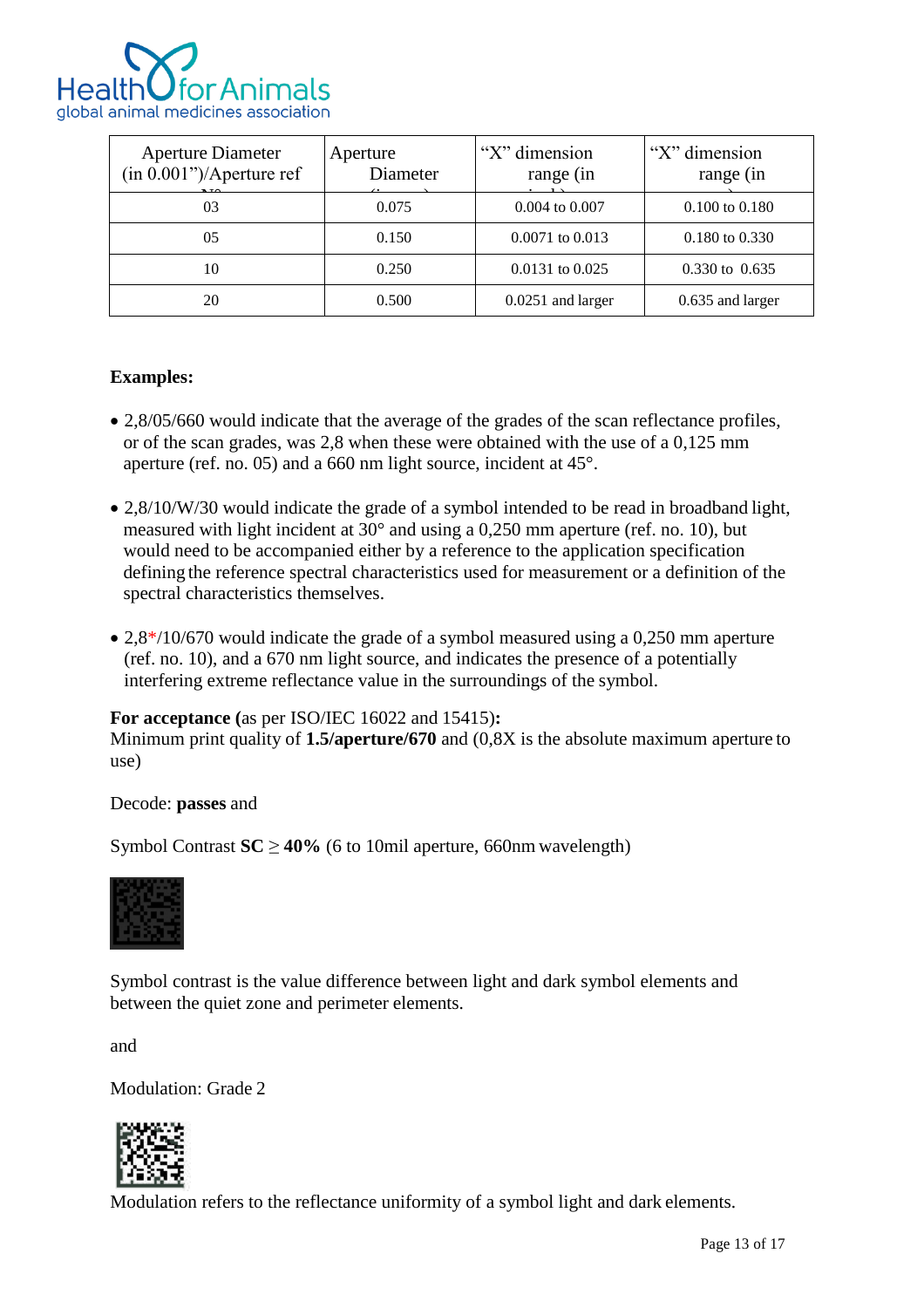

and

Fixed Pattern Damage: Grade 2



Fixed pattern damage refers to finder pattern and clock pattern damage.

and

Axial non uniformity  $AN \leq 0.10$  (spacing of mapping centre)



Axial non-uniformity is the amount of deviation along the symbol's major axes. The inconsistency of X, Y dimensions indicates movement of the object as it is beingmarked.

and

Grid non uniformity  $\leq 0.63$ 



rs to a symbol's cell deviation from the ideal grid of a theoretical perfect symbol. The greatest distance from an actual to a theoretical grid intersection determines the grid non-uniformity grade.

and

Print Growth  $-0.85 \leq D' \leq 0.85$  (filling boundary volume compared to nominal)



Print growth refers to the deviation (larger or smaller) of actual element size from intended element due to printing problems. When a symbol is printed, the ink may "bleed" causing an

overprint. If there is not enough ink, or if there is some other problem with printing equipment, the result may be an underprint.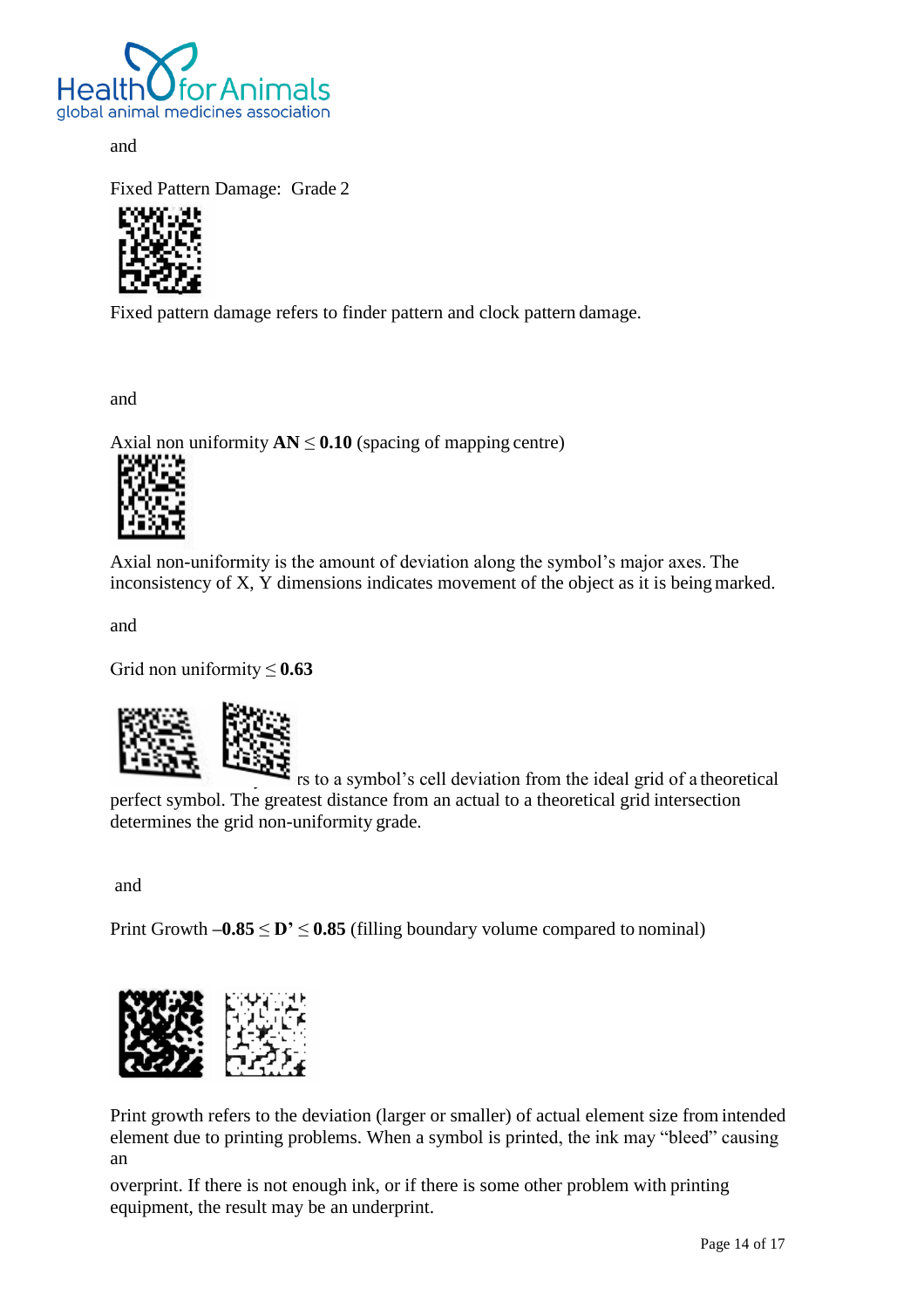

and

Unused Error Correction  $\geq 0.37$ , tests to measure to which extent damage has eroded the safety margin of error correction. Error correction is a method of reconstructing or replacing data that is lost through symbol damage. 100% unused error correction isideal.

#### **Minimum quality grade = 2.0 (equivalent to Grade C on ANSI grading scale)**

### <span id="page-14-0"></span>**10. Other marks**

Other fixed local barcodes (e.g. linked to the registration number) in other symbols than Data Matrix ECC200 may be kept preprinted on the packaging if and when required by local regulatory authorities.

### <span id="page-14-1"></span>**11. Scanners**

**It is imperative that the correct scanner be used.**

Some CCD or 2D Imaging technology such as array scanners and vision systems are capable of scanning all symbols in the GS1 System, including Data Matrix. **Note that linear imagers, like laser scanners, cannot scan Data Matrix**; only 2D or array imaging scanners can scan Data Matrix, as well as camera based or vision systems.

The imaging and camera based systems offer many advantages over the linear imagers most notably the elimination of the need to orientate the bar code and the ability to read all types of bar codes. The Data Matrix code can be scanned in any orientation. Many imaging scanners also offer the option of being able to take photographs which could have value in recording additional information i.e. signatures.

# <span id="page-14-2"></span>**12. Samples of acceptable formats**

**Locations, formats and layouts are left free, to be organized according to the available space.**

**Example of the preferred method of the DATA Matrix Symbol with the HRI GTIN, Lot Number and Expiry.**

The code below represents: Lot Number: ABCD1234 Expiration Date: October 25, 2009 GTIN: 01234567890123 Qty: 10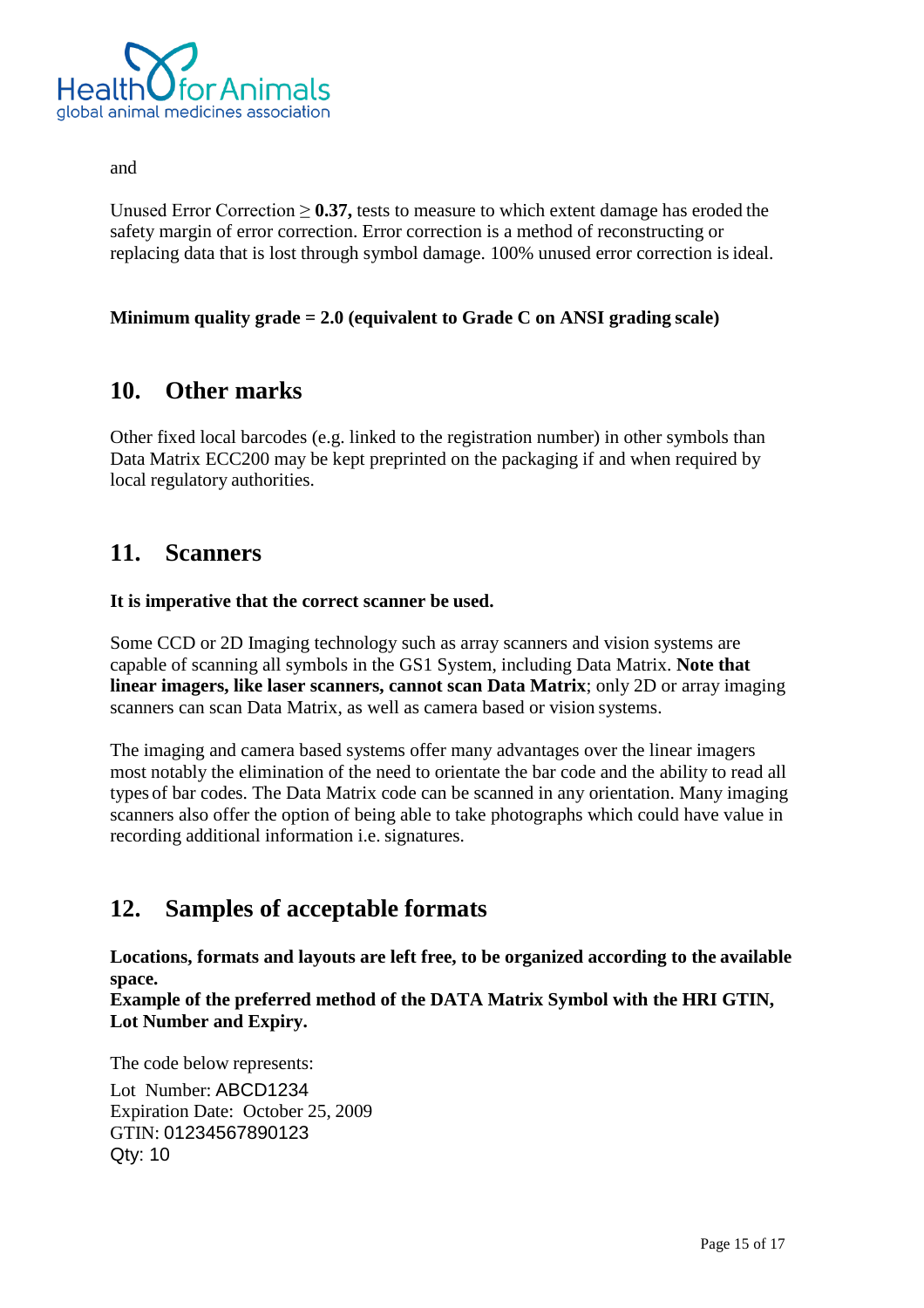



(02)01234567890123(17)091025(10)ABCD1234(37)10

Alternative Format: Example of the optional Data Matrix Symbol Encoded with HRIGTIN and AI's for Lot and Expiry



GTIN: 01234567890123 Exp. Date: 26 Oct. 2009 Batch: ABCD1234

Alternative Format: including Lot Number, GTIN and Expiry